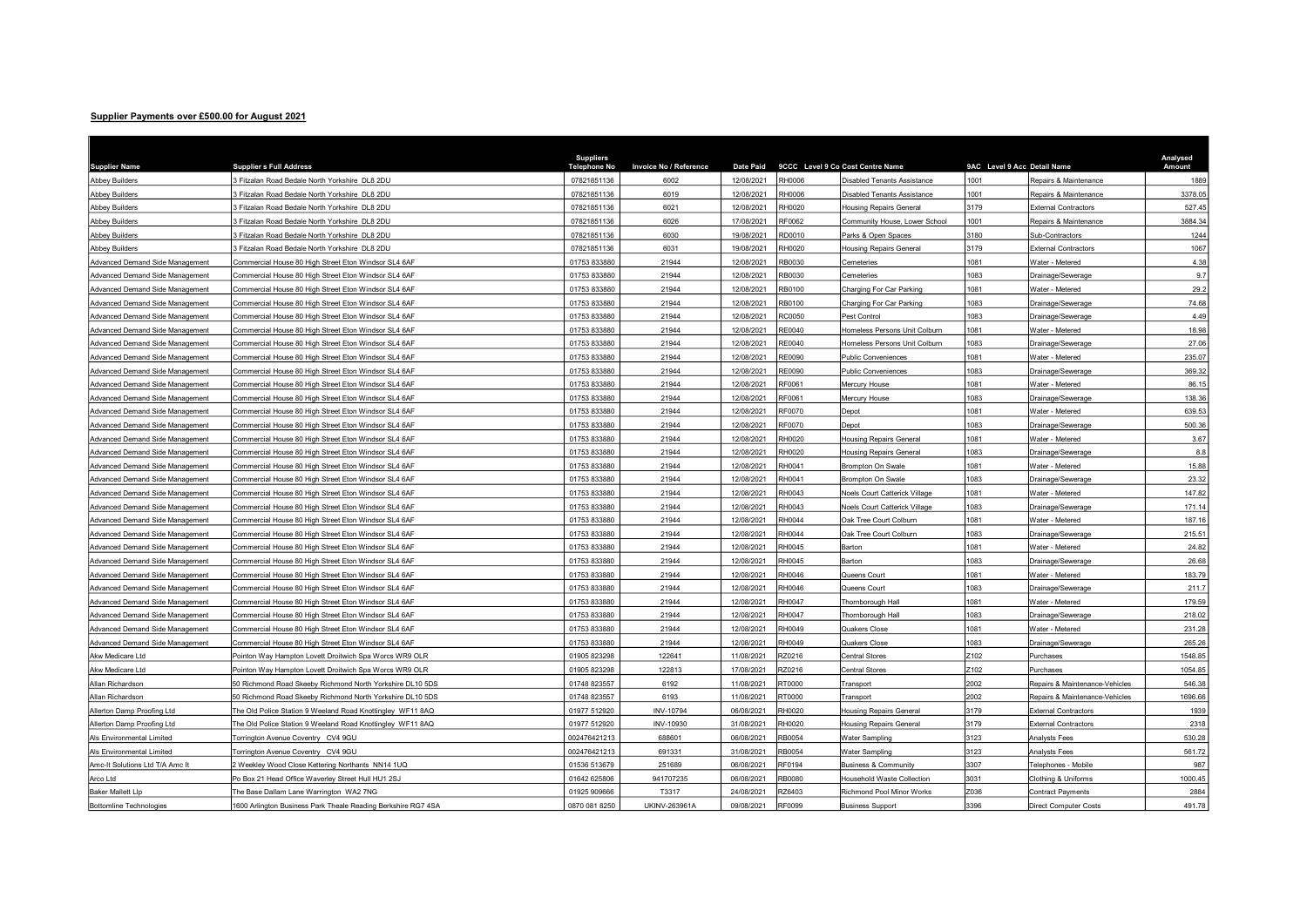| <b>Supplier Name</b>                   | <b>Supplier s Full Address</b>                                                     | <b>Suppliers</b><br>Telenhone No | Invoice No / Reference | <b>Date Paid</b> | 9CCC Level 9 Co Cost Centre Name |                                   | 9AC Level 9 Acc Detail Name |                                    | Analysed<br>Amount |
|----------------------------------------|------------------------------------------------------------------------------------|----------------------------------|------------------------|------------------|----------------------------------|-----------------------------------|-----------------------------|------------------------------------|--------------------|
| Capital Tyres (Northallerton) Ltd      | Standard Way Industrial Estate Northallerton North Yorkshire DL6 2XE               | 01609 779916                     | 72058                  | 24/08/2021       | 00007                            | Transport                         | 2002                        | Repairs & Maintenance-Vehicles     | 1146.              |
| Ccs Media Limited                      | Old Birdholme House Derby Road Chesterfield Derbyshire S40 2EX                     | 01246 200200                     | 4290608                | 17/08/2021       | H0049                            | Quakers Close                     | 3001                        | Equipment Purchase                 | 1295               |
| Certas Energy Uk Ltd T/A Carlton Fuels | 302 Bridgewater Place Brichwood Park Warrington Cheshire WA3 6XG                   |                                  | 5957759                | 06/08/2021       | <b>RB0080</b>                    | Household Waste Collection        | 3001                        | Equipment Purchase                 | 800                |
| Certas Energy Uk Ltd T/A Carlton Fuels | 302 Bridgewater Place Brichwood Park Warrington Cheshire WA3 6XG                   |                                  | 5987179                | 06/08/2021       | <b>220218</b>                    | Ops Richmondshire Diesel          | Z102                        | Purchases                          | 6097.05            |
| Certas Energy Uk Ltd T/A Carlton Fuels | 302 Bridgewater Place Brichwood Park Warrington Cheshire WA3 6XG                   |                                  | 6010974                | 11/08/2021       | Z0218                            | Ops Richmondshire Diesel          | Z102                        | Purchases                          | 5121               |
| Craemer Uk Ltd                         | Craemer House Hortonwood 1 Telford Shropshire TF1 7GN                              |                                  | 3037229                | 31/08/2021       | Z6201                            | Waste Management                  | Z036                        | Contract Payments                  | 5190               |
| Cromwell Polythene Ltd                 | Glentrool Avenue Sherburn In Elmet North Yorkshire LS25 6RE                        | 01977 686868                     | INV0115448             | 12/08/2021       | <b>B0060</b>                     | <b>Street Cleansing</b>           | 3001                        | Equipment Purchase                 | 681.5              |
| Daisy Corporate Services Trading Ltd   | indred House Lindred Road Business Park Nelson Lancashire BB9 5SR                  |                                  | 11009197               | 24/08/2021       | RB0059                           | Environmental Health Section      | 305                         | elephones - Fax Machine            | 23.5               |
| Daisy Corporate Services Trading Ltd   | indred House Lindred Road Business Park Nelson Lancashire BB9 5SR                  |                                  | 11009197               | 24/08/2021       | <b>B0089</b>                     | Waste & Street Scene Section      | 3302                        | elephones - Office                 | 31.34              |
| Daisy Corporate Services Trading Ltd   | indred House Lindred Road Business Park Nelson Lancashire BB9 5SR                  |                                  | 11009197               | 24/08/2021       | RD0010                           | Parks & Open Spaces               | 3312                        | Emergency Telephones               | 36.36              |
| Daisy Corporate Services Trading Ltd   | indred House Lindred Road Business Park Nelson Lancashire BB9 5SR                  |                                  | 11009197               | 24/08/2021       | RE0030                           | <i>ifeline</i>                    | 3303                        | Telephones - Private               | 173.27             |
| Daisy Corporate Services Trading Ltd   | indred House Lindred Road Business Park Nelson Lancashire BB9 5SR                  |                                  | 11009197               | 24/08/2021       | RE0040                           | Homeless Persons Unit Colburn     | 3302                        | elephones - Office                 | 34.91              |
| Daisy Corporate Services Trading Ltd   | indred House Lindred Road Business Park Nelson Lancashire BB9 5SR                  |                                  | 11009197               | 24/08/2021       | E0061                            | Mercury House                     | 3302                        | Telephones - Office                | 44.92              |
| Daisy Corporate Services Trading Ltd   | indred House Lindred Road Business Park Nelson Lancashire BB9 5SR                  |                                  | 11009197               | 24/08/2021       | RF0070                           | Depot                             | 3308                        | <b>Telephones - Security Alarm</b> | 29.28              |
| Daisy Corporate Services Trading Ltd   | indred House Lindred Road Business Park Nelson Lancashire BB9 5SR                  |                                  | 11009197               | 24/08/2021       | <b>H0004</b>                     | Hra Supervision & Management      | 3304                        | <b>Telephones - Coin Box</b>       | 14.64              |
| Daisy Corporate Services Trading Ltd   | indred House Lindred Road Business Park Nelson Lancashire BB9 5SR                  |                                  | 11009197               | 24/08/2021       | H0041                            | <b>Brompton On Swale</b>          | 3302                        | Telephones - Office                | 17.32              |
| Daisy Corporate Services Trading Ltd   | indred House Lindred Road Business Park Nelson Lancashire BB9 5SR                  |                                  | 11009197               | 24/08/2021       | RH0044                           | Oak Tree Court Colburn            | 3302                        | Felephones - Office                | 29.28              |
| Daisy Corporate Services Trading Ltd   | indred House Lindred Road Business Park Nelson Lancashire BB9 5SR                  |                                  | 11009197               | 24/08/2021       | RH0046                           | Queens Court                      | 3302                        | Telephones - Office                | 14.64              |
| Daisy Corporate Services Trading Ltd   | indred House Lindred Road Business Park Nelson Lancashire BB9 5SR                  |                                  | 11009197               | 24/08/2021       | RH0046                           | Queens Court                      | 3303                        | Felephones - Private               | 14.64              |
| Daisy Corporate Services Trading Ltd   | indred House Lindred Road Business Park Nelson Lancashire BB9 5SR                  |                                  | 11009197               | 24/08/2021       | H0047                            | Thornborough Hall                 | 3302                        | Telephones - Office                | 31.16              |
| Daisy Corporate Services Trading Ltd   | indred House Lindred Road Business Park Nelson Lancashire BB9 5SR                  |                                  | 11009197               | 24/08/2021       | RH0049                           | Quakers Close                     | 3302                        | Telephones - Office                | 34.4               |
| Dennis Eagle Ltd                       | Heathcote Way Heathcote Industrial Estate Warwick CV34 6TE                         | 01926 458500                     | 414718                 | 06/08/2021       | 0000T:                           | Transport                         | 2002                        | Repairs & Maintenance-Vehicles     | 735.69             |
| Dennis Eagle Ltd                       | Heathcote Way Heathcote Industrial Estate Warwick CV34 6TE                         | 01926 458500                     | 417011                 | 24/08/2021       | 00007                            | Transport                         | 2002                        | Repairs & Maintenance-Vehicles     | 1160.34            |
| Dennis Eagle Ltd                       | Heathcote Way Heathcote Industrial Estate Warwick CV34 6TE                         | 01926 458500                     | 417012                 | 24/08/2021       | 00007                            | <b>Transport</b>                  | 2002                        | Repairs & Maintenance-Vehicles     | 1700.93            |
| Dennis Eagle Ltd                       | Heathcote Way Heathcote Industrial Estate Warwick CV34 6TE                         | 01926 458500                     | 417015                 | 24/08/2021       | 00007                            | Transport                         | 2002                        | Repairs & Maintenance-Vehicles     | 713.1'             |
| Dennis Eagle Ltd                       | leathcote Way Heathcote Industrial Estate Warwick CV34 6TE                         | 01926 458500                     | 417795                 | 24/08/2021       | 00007                            | Transport                         | 2002                        | Repairs & Maintenance-Vehicles     | 2750.6             |
| Dennis Eagle Ltd                       | leathcote Way Heathcote Industrial Estate Warwick CV34 6TE                         | 01926 458500                     | 417796                 | 24/08/2021       | T0000                            | Transport                         | 2002                        | Repairs & Maintenance-Vehicles     | 2673.55            |
| Dennis Eagle Ltd                       | leathcote Way Heathcote Industrial Estate Warwick CV34 6TE                         | 01926 458500                     | 417797                 | 24/08/2021       | 0000T                            | ransport                          | 2002                        | Repairs & Maintenance-Vehicles     | 1267.55            |
| Dennis Eagle Ltd                       | Heathcote Way Heathcote Industrial Estate Warwick CV34 6TE                         | 01926 458500                     | 417798                 | 24/08/2021       | T0000                            | Transport                         | 2002                        | Repairs & Maintenance-Vehicles     | 966.86             |
| Diamond Commercial Cleaning            | Office 7 Technology Court Newton Aycliffe DL5 6DQ                                  | 01325 301000                     | 8377                   | 11/08/2021       | RH0046                           | Queens Court                      | 3180                        | Sub-Contractors                    | 424                |
| Diamond Commercial Cleaning            | Office 7 Technology Court Newton Aycliffe DL5 6DQ                                  | 01325 301000                     | 8377                   | 11/08/2021       | RH0049                           | Quakers Close                     | 3180                        | Sub-Contractors                    | 424                |
| Digital Remit Limited                  | Ground Floor 129 Kennington Park Road London SE11 4JJ                              | 01865 600906                     | 2021080201             | 11/08/2021       | RF0194                           | <b>Business &amp; Community</b>   | 3124                        | Consultancy Fees                   | 6750               |
| D J Tucker Property Services Ltd       | Jnit 4 Zetland Buildings Longbeck Trading Estate Marske By The Sea Redcar TS11 6HB | 01642 471369                     | 952                    | 17/08/2021       | <b>Z6701</b>                     | <b>Disabled Facilities Grants</b> | Z450                        | Capital Grants                     | 9362               |
| Eastern Shires Purchasing Organisation | Barnsdale Way Grove Park Enderby Leicester LE19 1ES                                | 0116 265 7884                    | G1176042               | 19/08/2021       | <b>B0030</b>                     | Cemeteries                        | 1051                        | Gas                                | 42.51              |
| Eastern Shires Purchasing Organisation | Barnsdale Way Grove Park Enderby Leicester LE19 1ES                                | 0116 265 7884                    | G1176042               | 19/08/2021       | E0040                            | Homeless Persons Unit Colburn     | 1051                        | Зas                                | 127.56             |
| Eastern Shires Purchasing Organisation | Barnsdale Way Grove Park Enderby Leicester LE19 1ES                                | 0116 265 7884                    | G1176042               | 19/08/2021       | RF0061                           | Mercury House                     | 1051                        | Зas                                | 255.92             |
| Eastern Shires Purchasing Organisation | Barnsdale Way Grove Park Enderby Leicester LE19 1ES                                | 0116 265 7884                    | G1176042               | 19/08/2021       | RF0070                           | Depot                             | 051                         | Эas                                | 233.6              |
| Eastern Shires Purchasing Organisation | Barnsdale Way Grove Park Enderby Leicester LE19 1ES                                | 0116 265 7884                    | G1176042               | 19/08/2021       | H0041                            | <b>Brompton On Swale</b>          | 1051                        | Gas                                | 40.84              |
| Eastern Shires Purchasing Organisation | Barnsdale Way Grove Park Enderby Leicester LE19 1ES                                | 0116 265 7884                    | G1176042               | 19/08/2021       | RH0043                           | Noels Court Catterick Village     | 1051                        | Gas                                | 253.34             |
| Eastern Shires Purchasing Organisation | Barnsdale Way Grove Park Enderby Leicester LE19 1ES                                | 0116 265 7884                    | G1176042               | 19/08/2021       | H0044                            | Oak Tree Court Colburr            | 1051                        | Gas                                | 447.55             |
| Eastern Shires Purchasing Organisation | Barnsdale Way Grove Park Enderby Leicester LE19 1ES                                | 0116 265 7884                    | G1176042               | 19/08/2021       | RH0046                           | Queens Court                      | 1051                        | Gas                                | 525.15             |
| Eastern Shires Purchasing Organisation | Barnsdale Way Grove Park Enderby Leicester LE19 1ES                                | 0116 265 7884                    | G1176042               | 19/08/2021       | RH0047                           | Thornborough Hall                 | 1051                        | Gas                                | 286.95             |
| England & Lyle T/A Elg Planning        | Gateway House 55 Coniscliffe Road Darlington Co. Durham DL3 7EH                    | 01325 469236                     | 1531                   | 06/08/2021       | RB0021                           | Conservation                      | 3177                        | Private Contractors - Contract     | 1250               |
| Ese World Ltd                          | Beacon House Reg'S Way Bardon Hill Coalville LE67 1GH                              | 01530 277900                     | 6896060                | 12/08/2021       | <b>Z6201</b>                     | Waste Management                  | Z036                        | Contract Payments                  | 678                |
| F B Building Contractors Ltd           | B House Northgate Guisborough Redcar & Cleveland TS14 6JU                          | 01287 652240                     | 1000092                | 17/08/2021       | <b>Z6603</b>                     | Adaptations                       | 2036                        | Contract Payments                  | 6210               |
| B Building Contractors Ltd             | B House Northgate Guisborough Redcar & Cleveland TS14 6JU                          | 01287 652240                     | 100078                 | 06/08/2021       | <b>Z6603</b>                     | Adaptations                       | 2036                        | Contract Payments                  | 550                |
| F B Building Contractors Ltd           | B House Northgate Guisborough Redcar & Cleveland TS14 6JU                          | 01287 652240                     | 100083                 | 17/08/2021       | Z6603                            | Adaptations                       | Z036                        | <b>Contract Payments</b>           | 5400               |
| B Building Contractors Ltd             | B House Northgate Guisborough Redcar & Cleveland TS14 6JU                          | 01287 652240                     | 100091                 | 17/08/2021       | <b>Z6701</b>                     | Disabled Facilities Grants        | Z450                        | Capital Grants                     | 4240               |
| <b>Full Stop Fitness</b>               | Rvan Rutherford 7 Birch Close Scotton Catterick Garrison DL9 3RG                   | 07964372625                      | FSF0031                | 06/08/2021       | RD0001                           | <b>Healthy Horizons</b>           | 3124                        | <b>Consultancy Fees</b>            | 1264               |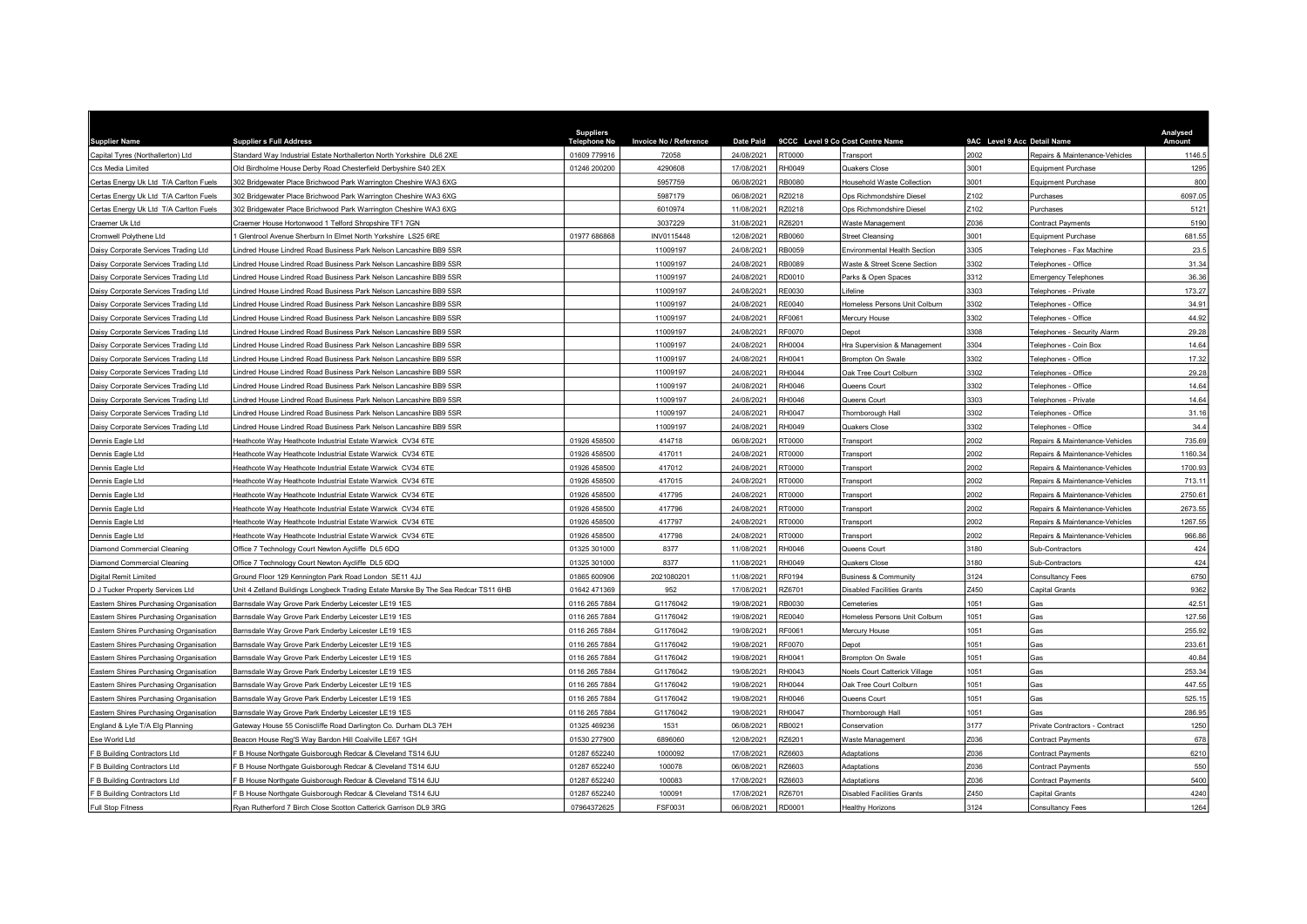| <b>Supplier Name</b>                                                           | <b>Supplier s Full Address</b>                                                             | <b>Suppliers</b><br><b>Telephone No</b> |                                        | <b>Date Paid</b>         |                  | 9CCC Level 9 Co Cost Centre Name              | 9AC Level 9 Acc Detail Name |                              | Analysed<br>Amount |
|--------------------------------------------------------------------------------|--------------------------------------------------------------------------------------------|-----------------------------------------|----------------------------------------|--------------------------|------------------|-----------------------------------------------|-----------------------------|------------------------------|--------------------|
| G2 Recruitment Solutions                                                       | 2nd Floor Holborn Hall 100 Grays Inn Road London WC1X 8AL                                  | 01179689000                             | <b>Invoice No / Reference</b><br>86166 | 06/08/2021               | RE0041           | Iomelessness Prevention                       | 0007                        | Agency & Contracted Staff    | 1326               |
|                                                                                |                                                                                            |                                         | 86167                                  |                          |                  |                                               | 0007                        |                              | 1410.75            |
| G2 Recruitment Solutions                                                       | 2nd Floor Holborn Hall 100 Grays Inn Road London WC1X 8AL                                  | 01179689000                             |                                        | 06/08/2021<br>06/08/2021 | RE0041<br>RB0059 | Iomelessness Prevention                       | 0007                        | Agency & Contracted Staff    |                    |
| 32 Recruitment Solutions                                                       | 2nd Floor Holborn Hall 100 Grays Inn Road London WC1X 8AL                                  | 01179689000                             | 86168                                  |                          |                  | Environmental Health Section                  |                             | Agency & Contracted Staff    | 2064.54            |
| <b>32 Recruitment Solutions</b>                                                | 2nd Floor Holborn Hall 100 Grays Inn Road London WC1X 8AL                                  | 01179689000                             | 86169                                  | 06/08/2021               | RE0041           | <b>Homelessness Prevention</b>                | 0007                        | Agency & Contracted Staff    | 1346.56            |
| <b>32 Recruitment Solutions</b>                                                | 2nd Floor Holborn Hall 100 Grays Inn Road London WC1X 8AL                                  | 01179689000                             | 86467                                  | 19/08/2021               | RE0041           | <b>Homelessness Prevention</b>                | 0007                        | Agency & Contracted Staff    | 1360               |
| <b>32 Recruitment Solutions</b>                                                | 2nd Floor Holborn Hall 100 Grays Inn Road London WC1X 8AL                                  | 01179689000                             | 86468                                  | 19/08/2021               | RE0041           | <b>Homelessness Prevention</b>                | 0007                        | Agency & Contracted Staff    | 1410.75            |
| <b>32 Recruitment Solutions</b>                                                | 2nd Floor Holborn Hall 100 Grays Inn Road London WC1X 8AL                                  | 01179689000                             | 86469                                  | 19/08/2021               | RE0041           | Homelessness Preventior                       | 0007                        | Agency & Contracted Staff    | 1298.88            |
| 32 Recruitment Solutions                                                       | 2nd Floor Holborn Hall 100 Gravs Inn Road London WC1X 8AL                                  | 01179689000                             | 86772                                  | 19/08/2021               | RE0041           | Homelessness Prevention                       | 0007                        | Agency & Contracted Staff    | 1394               |
| 32 Recruitment Solutions                                                       | 2nd Floor Holborn Hall 100 Grays Inn Road London WC1X 8AL                                  | 01179689000                             | 86773                                  | 19/08/2021               | RE0041           | <b>Homelessness Prevention</b>                | 0007                        | Agency & Contracted Staff    | 1419               |
| 32 Recruitment Solutions                                                       | 2nd Floor Holborn Hall 100 Grays Inn Road London WC1X 8AL                                  | 01179689000                             | 86774                                  | 17/08/2021               | RB0059           | Environmental Health Section                  | 0007                        | Agency & Contracted Staff    | 2694.96            |
| 32 Recruitment Solutions                                                       | 2nd Floor Holborn Hall 100 Grays Inn Road London WC1X 8AL                                  | 01179689000                             | 86775                                  | 19/08/2021               | RE0041           | <b>Homelessness Prevention</b>                | 0007                        | Agency & Contracted Staff    | 1330.56            |
| 32 Recruitment Solutions                                                       | 2nd Floor Holborn Hall 100 Grays Inn Road London WC1X 8AL                                  | 01179689000                             | 87123                                  | 31/08/2021               | RE0041           | Homelessness Prevention                       | 0007                        | Agency & Contracted Staff    | 1156               |
| 32 Recruitment Solutions                                                       | 2nd Floor Holborn Hall 100 Grays Inn Road London WC1X 8AL                                  | 01179689000                             | 87125                                  | 31/08/2021               | RE0041           | <b>Homelessness Prevention</b>                | 0007                        | Agency & Contracted Staff    | 2733.31            |
| <b>32 Recruitment Solutions</b>                                                | 2nd Floor Holborn Hall 100 Grays Inn Road London WC1X 8AL                                  | 01179689000                             | 87413                                  | 31/08/2021               | RE0041           | Homelessness Prevention                       | 0007                        | Agency & Contracted Staff    | 884                |
| 32 Recruitment Solutions                                                       | 2nd Floor Holborn Hall 100 Grays Inn Road London WC1X 8AL                                  | 01179689000                             | 87414                                  | 31/08/2021               | RE0041           | Homelessness Prevention                       | 0007                        | Agency & Contracted Staff    | 1410.75            |
| 32 Recruitment Solutions                                                       | 2nd Floor Holborn Hall 100 Grays Inn Road London WC1X 8AL                                  | 01179689000                             | 87415                                  | 31/08/2021               | RB0059           | Environmental Health Section                  | 0007                        | Agency & Contracted Staff    | 3063.08            |
| <b>G2 Recruitment Solutions</b>                                                | 2nd Floor Holborn Hall 100 Grays Inn Road London WC1X 8AL                                  | 01179689000                             | 87416                                  | 31/08/2021               | RE0041           | Homelessness Prevention                       | 0007                        | Agency & Contracted Staff    | 1322.56            |
| <b>Granicus</b>                                                                | 108 St Peter Street Suite 600 Saint Paul Mn55102 USA                                       | 0207 993 5595                           | 142817                                 | 24/08/2021               | RF0169           | echnology Services                            | 3393                        | <b>Neh</b>                   |                    |
| lays Specialist Recruitment Ltd                                                | Hays House 40-44 Commbe Road New Malden Surrey KT3 4QF                                     |                                         | 1011516146                             | 12/08/2021               | RF0113           | Finance Section                               | 0007                        | Agency & Contracted Staff    | 510.51             |
| lerongrange Group Ltd                                                          | Granary Wharf Business Park Wetmore Road Burton On Trent Staffordshire DE14 1DU            | 01283 616123                            | 12745                                  | 19/08/2021               | <b>RE0040</b>    | Iomeless Persons Unit Colburn                 | 3122                        | Professional Fees General    | 525.84             |
| lowdens Joinery Ltd                                                            | Unit 6 Foss Way Walkerville Industrial Estate Catterick Garrison North Yorkshire DL9 4SA   | 01748 876979                            | C79/0094145                            | 06/08/2021               | RZ0216           | Central Stores                                | Z102                        | Purchases                    | 716.72             |
| ludspeth Flooring                                                              | Unit 2 Brompton Business Park Station Road Brompton On Swale Richmond DL10 7SN             | 01748 835111                            | V022304                                | 11/08/2021               | RH0020           | <b>Housing Repairs General</b>                | 3179                        | <b>External Contractors</b>  | 599.28             |
| ludspeth Flooring                                                              | Unit 2 Brompton Business Park Station Road Brompton On Swale Richmond DL10 7SN             | 01748 835111                            | V022306                                | 11/08/2021               | RH0020           | <b>Housing Repairs General</b>                | 3179                        | <b>External Contractors</b>  | 610.45             |
| ndo Lighting Limited                                                           | Unit18 Chancerygate Business Centre Southampton SO15 0AE                                   |                                         | SAJ/2021/3803                          | 11/08/2021               | RZ6300           | ighting Replacements                          | Z036                        | Contract Payments            | 15239.23           |
| nland Revenue Ao Cumbernauld                                                   | nland Revenue Accounts Office St Mungo'S Road Cumbernauld Glasgow G70 6BR                  |                                         | <b>JULY 2021</b>                       | 12/08/2021               | RF0158           | Payroll                                       | 0025                        | Apprenticeship Levy          | 1089               |
| Ger Services Ltd                                                               | /A Kier Services Maintenance East Thorncliffe Hall Newton Chambers Road Sheffield S35 2PH  | 0333 005 0499                           | 10265167                               | 19/08/2021               | RZ6621           | Boiler Replacement                            | 2036                        | Contract Payments            | 59923.52           |
| lier Services Ltd                                                              | T/A Kier Services Maintenance East Thorncliffe Hall Newton Chambers Road Sheffield S35 2PH | 0333 005 0499                           | 10265167                               | 19/08/2021               | RZ6625           | Asbestos                                      | Z036                        | Contract Payments            | 2095.29            |
| Ger Services Ltd                                                               | T/A Kier Services Maintenance East Thorncliffe Hall Newton Chambers Road Sheffield S35 2PH | 0333 005 0499                           | 10265167                               | 19/08/2021               | RZ6627           | Preliminaries / Management                    | Z036                        | Contract Payments            | 7450.51            |
| Ger Services Ltd                                                               | T/A Kier Services Maintenance East Thorncliffe Hall Newton Chambers Road Sheffield S35 2PH | 0333 005 0499                           | 10265167                               | 19/08/2021               | RZ6632           | Render Works                                  | Z036                        | Contract Payments            | 2227.29            |
| <b>Kier Services Ltd</b>                                                       | /A Kier Services Maintenance East Thorncliffe Hall Newton Chambers Road Sheffield S35 2PH  | 0333 005 0499                           | 10265545                               | 17/08/2021               | RH0020           | <b>Housing Repairs General</b>                | 1025                        | Void Repairs                 | 16302.18           |
| Killgerm Chemicals                                                             | Wakefield Road Ossett West Yorkshire WF5 9NJ                                               | 01924 268400                            | SI02-0321691                           | 06/08/2021               | RC0050           | Pest Control                                  | 3011                        | Baits & Poisons              | 1417.28            |
| eeds City Council                                                              | Dept Of Finance Po Box 60 2 Great George Street Leeds LS2 8JR                              |                                         | 6291714163                             | 06/08/2021               | RF0169           | <b>Technology Services</b>                    | 388                         | Security                     |                    |
| <b>Loyds Bank Cardnet</b>                                                      | 25 Gresham Street London EC2V 7HN                                                          |                                         | 348356973                              | 25/08/2021               | RF0022           | Bank Charges                                  | 3172                        | <b>Bank Charges</b>          | 822.5              |
| loyds Bank Cardnet                                                             | 25 Gresham Street London EC2V 7HN                                                          |                                         | 55631409766751A                        | 09/08/2021               | RH0044           | Oak Tree Court Colburn                        | 1001                        | Repairs & Maintenance        |                    |
| <b>Loyds Bank Cardnet</b>                                                      | 25 Gresham Street London EC2V 7HN                                                          |                                         | 55631409766751A                        | 09/08/2021               | RH0047           | Thornborough Hall                             | 1001                        | Repairs & Maintenance        |                    |
| Mac Plant Hire Limited                                                         | 11 Racecourse Road Gallowfields Trading Estate Richmond North Yorkshire DL10 4SU           | 01748 826247                            | 19801                                  | 12/08/2021               | RB0083           | Dry Recycling                                 | 3180                        | Sub-Contractors              | 324                |
| Mac Plant Hire I imited                                                        | 1 Racecourse Road Gallowfields Trading Estate Richmond North Yorkshire DL10 4SU            | 01748 826247                            | 19801                                  | 12/08/2021               | RH0020           | <b>Housing Repairs General</b>                | 3179                        | <b>External Contractors</b>  | 313.08             |
| Mac Plant Hire Limited                                                         | 1 Racecourse Road Gallowfields Trading Estate Richmond North Yorkshire DL10 4SU            | 01748 826247                            | 19802                                  | 11/08/2021               | RD0010           | Parks & Open Spaces                           | 3180                        | Sub-Contractors              | 1315               |
| lec Software Solutions Uk Ltd                                                  | st Floor Imex Centre 575-599 Maxted Road Hemel Hempstead Herts HP2 7DX                     | 01442 768445                            | 91450810                               | 06/08/2021               | <b>RE0059</b>    | Revenues & Benefits                           | 3124                        | Consultancy Fees             | 3000               |
| lec Software Solutions Uk Ltd                                                  | st Floor Imex Centre 575-599 Maxted Road Hemel Hempstead Herts HP2 7DX                     | 01442 768445                            | 91451068                               | 06/08/2021               | RZ6624           | Isg It Systems                                | Z608                        | Software                     | 5500               |
| lec Software Solutions Uk Ltd                                                  | st Floor Imex Centre 575-599 Maxted Road Hemel Hempstead Herts HP2 7DX                     | 01442 768445                            | 91451548                               | 26/08/2021               | <b>RE0059</b>    | Revenues & Benefits                           | 3396                        | Direct Computer Costs        | 6400               |
| lew Auto Ltd T/A Mogo                                                          | 9 Springlakes Trading Estate Deadbrooke Lane Aldershot GU12 4UH                            |                                         | T31549                                 | 06/08/2021               | RC0030           | Hackney Carriage & Private Lic                | 3151                        | Hackney Carriage Licence Exp | 836.6              |
| North Yorkshire County Council                                                 | Central Financial Services Business Unit County Hall Northallerton DL7 8AL                 |                                         | 360003348                              | 06/08/2021               | RF0090           | Central Telephones                            | 3302                        | Felephones - Office          | 1542.47            |
| North Yorkshire County Council                                                 | Central Financial Services Business Unit County Hall Northallerton DL7 8AL                 |                                         | 40002641                               | 26/08/2021               | RF0112           | Miscellaneous Finance                         | 3628                        | discellaneous                | 3166.67            |
|                                                                                |                                                                                            |                                         |                                        |                          |                  |                                               | 0163                        |                              |                    |
| North Yorkshire County Council                                                 | Central Financial Services Business Unit County Hall Northallerton DL7 8AL                 |                                         | 40002662                               | 24/08/2021               | RF0019           | Corporate Management                          | 3062                        | Pension Costs                | 5089.2             |
| <b>Jorth Yorkshire County Council</b><br><b>North Yorkshire County Council</b> | Central Financial Services Business Unit County Hall Northallerton DL7 8AL                 |                                         | 410006060<br>410006060                 | 06/08/2021               | RB0020<br>RE0059 | <b>Planning Policy</b><br>Revenues & Benefits | 3062                        | Reprographics Nycc           | 894.25             |
|                                                                                | entral Financial Services Business Unit County Hall Northallerton DL7 8AL                  |                                         |                                        | 06/08/2021               |                  |                                               |                             | Reprographics Nycc           | 783.9              |
| North Yorkshire County Council                                                 | Central Financial Services Business Unit County Hall Northallerton DL7 8AL                 |                                         | 410006061                              | 06/08/2021               | <b>RE0059</b>    | Revenues & Benefits                           | 3062                        | Reprographics Nycc           | 733.3              |
| North Yorkshire County Council                                                 | Central Financial Services Business Unit County Hall Northallerton DL7 8AL                 |                                         | 410006061                              | 06/08/2021               | RH0004           | Hra Supervision & Management                  | 3062                        | Reprographics Nycc           | 66.08              |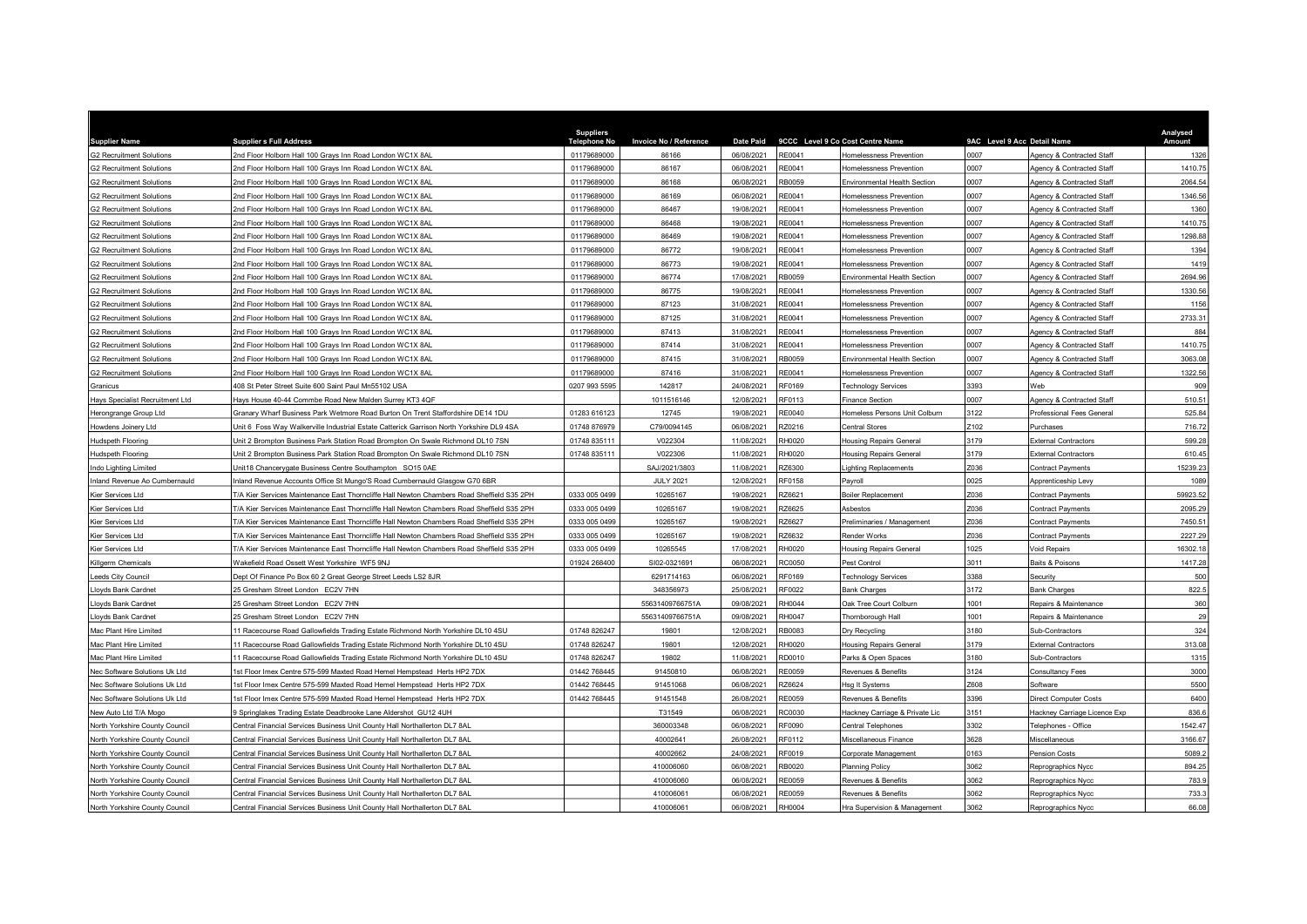| <b>Supplier Name</b>                  | <b>Supplier s Full Address</b>                                                        | <b>Suppliers</b><br><b>Telephone No</b> | Invoice No / Reference | <b>Date Paid</b> | 9CCC Level 9 Co Cost Centre Name |                                | 9AC Level 9 Acc Detail Name |                                | Analysed<br>Amount |
|---------------------------------------|---------------------------------------------------------------------------------------|-----------------------------------------|------------------------|------------------|----------------------------------|--------------------------------|-----------------------------|--------------------------------|--------------------|
| North Yorkshire County Council        | Central Financial Services Business Unit County Hall Northallerton DL7 8AL            |                                         | 410006131              | 12/08/2021       | RE0059                           | Revenues & Benefits            | 3062                        | Reprographics Nycc             | 635.71             |
| Npower Ltd                            | Po Box 8201 Oldbury West Midlands B69 2RH                                             | 08450 709494                            | LGWLJT67               | 06/08/2021       | RH0046                           | Queens Court                   | 1052                        | Electricity                    | 5065.78            |
| Npower Ltd                            | Po Box 8201 Oldbury West Midlands B69 2RH                                             | 08450 709494                            | LGWLMMFH               | 06/08/2021       | RF0061                           | Mercury House                  | 052                         | Electricity                    | 1435.27            |
| Npower Ltd                            | O Box 8201 Oldbury West Midlands B69 2RH                                              | 08450 709494                            | LGWLMMFH               | 06/08/2021       | 8H0046                           | Queens Court                   | 052                         | Electricity                    | 480.38             |
| Npower Ltd                            | Po Box 8201 Oldbury West Midlands B69 2RH                                             | 08450 709494                            | LGWLMMFH               | 06/08/2021       | RH0047                           | Thornborough Hall              | 052                         | Electricity                    | 421.2              |
| Npower Ltd                            | Po Box 8201 Oldbury West Midlands B69 2RH                                             | 08450 709494                            | LGWLMMFH               | 06/08/2021       | RH0049                           | Quakers Close                  | 052                         | Electricity                    | 293.26             |
| Npower Ltd                            | Po Box 8201 Oldbury West Midlands B69 2RH                                             | 08450 709494                            | LGWLQSSJ               | 31/08/2021       | <b>B0030</b>                     | Cemeteries                     | 052                         | Electricity                    | 30.27              |
| Npower Ltd                            | Po Box 8201 Oldbury West Midlands B69 2RH                                             | 08450 709494                            | LGWLQSSJ               | 31/08/2021       | RF0061                           | Mercury House                  | 052                         | Electricity                    | 1410.5             |
| Npower Ltd                            | Po Box 8201 Oldbury West Midlands B69 2RH                                             | 08450 709494                            | LGWLQSSJ               | 31/08/2021       | RH0047                           | Thornborough Hall              | 1052                        | Electricity                    | 407.17             |
| Npower Ltd                            | Po Box 8201 Oldbury West Midlands B69 2RH                                             | 08450 709494                            | LGWLQSSJ               | 31/08/2021       | RH0049                           | Quakers Close                  | 052                         | Electricity                    | 300.52             |
| Nycc C/O Yorwaste Ltd                 | Mount View Standard Way Business Park Northallerton North Yorkshire DL6 2YD           | 0845 3008889                            | NYSI177333             | 17/08/2021       | RB0083                           | Dry Recycling                  | 3169                        | Gate Fee                       | 11476.57           |
| Park Now Limited                      | Ground Floor East Maplewood Chinesham Park Basingstoke Hampshire RG24 8YB             | 01256 869600                            | R210731-204            | 12/08/2021       | <b>B0100</b>                     | Charging For Car Parking       | 3179                        | <b>External Contractors</b>    | 875.5              |
| Razorblue Ltd                         | 2 Bailey Court Colburn Business Park North Yorkshire DL9 4QL                          | 0845 8621500                            | 1313220                | 06/08/2021       | RF0169                           | <b>Technology Services</b>     | 0007                        | Agency & Contracted Staff      | 1500               |
| Razorblue Ltd                         | 2 Bailey Court Colburn Business Park North Yorkshire DL9 4QL                          | 0845 8621500                            | 1313241                | 06/08/2021       | RB0089                           | Waste & Street Scene Section   | 3396                        | <b>Direct Computer Costs</b>   | 600                |
| <b>Resource Management Solutions</b>  | Victoria Road Darlington Co Durham DL1 5SJ                                            | 01325 389333                            | 52322                  | 11/08/2021       | <b>B0080</b>                     | lousehold Waste Collection     | 0007                        | Agency & Contracted Staff      | 1171.37            |
| Resource Management Solutions         | Victoria Road Darlington Co Durham DL1 5SJ                                            | 01325 389333                            | 52358                  | 12/08/2021       | RB0080                           | Household Waste Collection     | 0007                        | Agency & Contracted Staff      | 1115.49            |
| Resource Management Solutions         | Victoria Road Darlington Co Durham DL1 5SJ                                            | 01325 389333                            | 52411                  | 24/08/2021       | <b>RB0080</b>                    | lousehold Waste Collection     | 0007                        | Agency & Contracted Staff      | 1376.76            |
| R & J Farrow Limited                  | River House Gatherley Road Ind Est Brompton On Swale Richmond North Yorkshire DL107JQ | 07831245120                             | <b>INV43174</b>        | 12/08/2021       | <b>B0060</b>                     | Street Cleansing               | 3180                        | Sub-Contractors                | 100                |
| R & J Farrow Limited                  | River House Gatherley Road Ind Est Brompton On Swale Richmond North Yorkshire DL107JQ | 07831245120                             | <b>INV43174</b>        | 12/08/2021       | H0020                            | <b>Iousing Repairs General</b> | 025                         | Void Repairs                   | 70                 |
| R & J Farrow Limited                  | River House Gatherley Road Ind Est Brompton On Swale Richmond North Yorkshire DL107JQ | 07831245120                             | <b>INV43174</b>        | 12/08/2021       | RH0020                           | <b>Housing Repairs General</b> | 3179                        | <b>External Contractors</b>    | 920.2              |
| <b>Ryedale District Council</b>       | Ryedale House Malton North Yorkshire YO17 0HH                                         | 01653 600666                            | 70520879               | 06/08/2021       | H0025                            | lousing Repairs Man & Admin    | 3177                        | Private Contractors - Contract | 3320.46            |
| S C Electrics                         | I'Anson Road Richmond North Yorkshire DL10 4LN                                        | 07802188835                             | 12088                  | 06/08/2021       | H0020                            | <b>Housing Repairs General</b> | 3179                        | <b>External Contractors</b>    | 6370.41            |
| S C Electrics                         | I'Anson Road Richmond North Yorkshire DL10 4LN                                        | 07802188835                             | 12088                  | 06/08/2021       | RH0051                           | ighting Of Flats               | 1001                        | Repairs & Maintenance          | 114                |
| C Electrics                           | l'Anson Road Richmond North Yorkshire DL10 4LN                                        | 07802188835                             | 12088                  | 06/08/2021       | <b>Z6616</b>                     | Queens Court                   | 1001                        | Repairs & Maintenance          | 57                 |
| S C Electrics                         | l'Anson Road Richmond North Yorkshire DL10 4LN                                        | 07802188835                             | 12092                  | 06/08/2021       | RH0049                           | Quakers Close                  | 001                         | Repairs & Maintenance          | 969.95             |
| C Electrics                           | l'Anson Road Richmond North Yorkshire DL10 4LN                                        | 07802188835                             | 12094114B              | 12/08/2021       | RE0040                           | Iomeless Persons Unit Colburn  | 001                         | Repairs & Maintenance          | 90.2               |
| C Electrics                           | ll'Anson Road Richmond North Yorkshire DL10 4LN                                       | 07802188835                             | 12094114B              | 12/08/2021       | H0020                            | <b>Housing Repairs General</b> | 3179                        | <b>External Contractors</b>    | 861.82             |
| S C Electrics                         | I'Anson Road Richmond North Yorkshire DL10 4LN                                        | 07802188835                             | 12097                  | 06/08/2021       | RF0061                           | Mercury House                  | 1001                        | Repairs & Maintenance          | 1194.06            |
| S C Electrics                         | I'Anson Road Richmond North Yorkshire DL10 4LN                                        | 07802188835                             | 12109115A              | 12/08/2021       | H0020                            | <b>Housing Repairs General</b> | 3179                        | <b>External Contractors</b>    | 2587.47            |
| Security & Fire Experts Ltd           | Jnit 9 J2 Business Park Bridge Hall Lane Bury BL9 7NY                                 | 0800 0471999                            | 52529                  | 11/08/2021       | RE0040                           | Homeless Persons Unit Colburn  | 001                         | Repairs & Maintenance          | 48                 |
| Security & Fire Experts Ltd           | Jnit 9 J2 Business Park Bridge Hall Lane Bury BL9 7NY                                 | 0800 0471999                            | 52529                  | 11/08/2021       | RF0061                           | Mercury House                  | 1001                        | Repairs & Maintenance          | 24                 |
| Security & Fire Experts Ltd           | Jnit 9 J2 Business Park Bridge Hall Lane Bury BL9 7NY                                 | 0800 0471999                            | 52529                  | 11/08/2021       | RF0070                           | Depot                          | 001                         | Repairs & Maintenance          | 48                 |
| Security & Fire Experts Ltd           | Jnit 9 J2 Business Park Bridge Hall Lane Bury BL9 7NY                                 | 0800 0471999                            | 52529                  | 11/08/2021       | RH0041                           | Brompton On Swale              | 1001                        | Repairs & Maintenance          | 24                 |
| Security & Fire Experts Ltd           | Jnit 9 J2 Business Park Bridge Hall Lane Bury BL9 7NY                                 | 0800 0471999                            | 52529                  | 11/08/2021       | RH0043                           | Noels Court Catterick Village  | 1001                        | Repairs & Maintenance          | 24                 |
| Security & Fire Experts Ltd           | Jnit 9 J2 Business Park Bridge Hall Lane Bury BL9 7NY                                 | 0800 0471999                            | 52529                  | 11/08/2021       | H0044                            | Oak Tree Court Colburn         | 001                         | Repairs & Maintenance          | 24                 |
| Security & Fire Experts Ltd           | Jnit 9 J2 Business Park Bridge Hall Lane Bury BL9 7NY                                 | 0800 0471999                            | 52529                  | 11/08/2021       | H0045                            | Barton                         | 001                         | Repairs & Maintenance          | 24                 |
| Security & Fire Experts Ltd           | Jnit 9 J2 Business Park Bridge Hall Lane Bury BL9 7NY                                 | 0800 0471999                            | 52529                  | 11/08/2021       | RH0046                           | Queens Court                   | 001                         | Repairs & Maintenance          | 24                 |
| Security & Fire Experts Ltd           | Jnit 9 J2 Business Park Bridge Hall Lane Bury BL9 7NY                                 | 0800 0471999                            | 52529                  | 11/08/2021       | H0047                            | Thornborough Hall              | 1001                        | Repairs & Maintenance          | 24                 |
| Security & Fire Experts Ltd           | Jnit 9 J2 Business Park Bridge Hall Lane Bury BL9 7NY                                 | 0800 0471999                            | 52529                  | 11/08/2021       | RH0049                           | Quakers Close                  | 1001                        | Repairs & Maintenance          | 24                 |
| Security & Fire Experts Ltd           | Jnit 9 J2 Business Park Bridge Hall Lane Bury BL9 7NY                                 | 0800 0471999                            | 52529                  | 11/08/2021       | H0051                            | ighting Of Flats               | 1001                        | Repairs & Maintenance          | 332                |
| Security & Fire Experts Ltd           | Jnit 9 J2 Business Park Bridge Hall Lane Bury BL9 7NY                                 | 0800 0471999                            | 53204                  | 17/08/2021       | RH0049                           | Quakers Close                  | 001                         | Repairs & Maintenance          | 2644.96            |
| Stainton Lighting Design Services Ltd | Billingham Reach Industrial Estate Haverton Hill Stockton On Tees TS23 1PX            | 01642 766114                            | 3646                   | 11/08/2021       | <b>C0000</b>                     | Footway Lighting               | 3124                        | Consultancy Fees               | 924.12             |
| Stainton Lighting Design Services Ltd | Billingham Reach Industrial Estate Haverton Hill Stockton On Tees TS23 1PX            | 01642 766114                            | 3668                   | 11/08/2021       | <b>CO000</b>                     | Footway Lighting               | 3124                        | Consultancy Fees               | 1602               |
| Storm Enviironmental Limited          | O Box 5616 Carpet Trades Way Crossley Park Kidderminster DY10 9BH                     | 01562 777100                            | 6006536                | 11/08/2021       | Z6201                            | Waste Management               | Z036                        | Contract Payments              | 2159.5             |
| Sure Maintenance Limited              | Init 16 The Matchworks Speke Road Liverpool L19 2RF                                   | 0151 7285700                            | 310278                 | 06/08/2021       | <b>B0030</b>                     | emeteries                      | 015                         | <b>Gas Servicing Contract</b>  | 6.32               |
| Sure Maintenance Limited              | Jnit 16 The Matchworks Speke Road Liverpool L19 2RF                                   | 0151 7285700                            | 310278                 | 06/08/2021       | RH0020                           | lousing Repairs General        | 1015                        | <b>Gas Servicing Contract</b>  | 9021.9             |
| Sure Maintenance Limited              | Jnit 16 The Matchworks Speke Road Liverpool L19 2RF                                   | 0151 7285700                            | 310587                 | 19/08/2021       | RH0020                           | <b>Housing Repairs General</b> | 1015                        | <b>Gas Servicing Contract</b>  | 638.24             |
| Sure Maintenance Limited              | Jnit 16 The Matchworks Speke Road Liverpool L19 2RF                                   | 0151 7285700                            | 311219                 | 19/08/2021       | H0020                            | lousing Repairs General        | 015                         | <b>Gas Servicing Contract</b>  | 631.38             |
| Sure Maintenance Limited              | Unit 16 The Matchworks Speke Road Liverpool L19 2RF                                   | 0151 7285700                            | 311756                 | 31/08/2021       | RH0020                           | <b>Housing Repairs General</b> | 1025                        | Void Repairs                   | 462.54             |